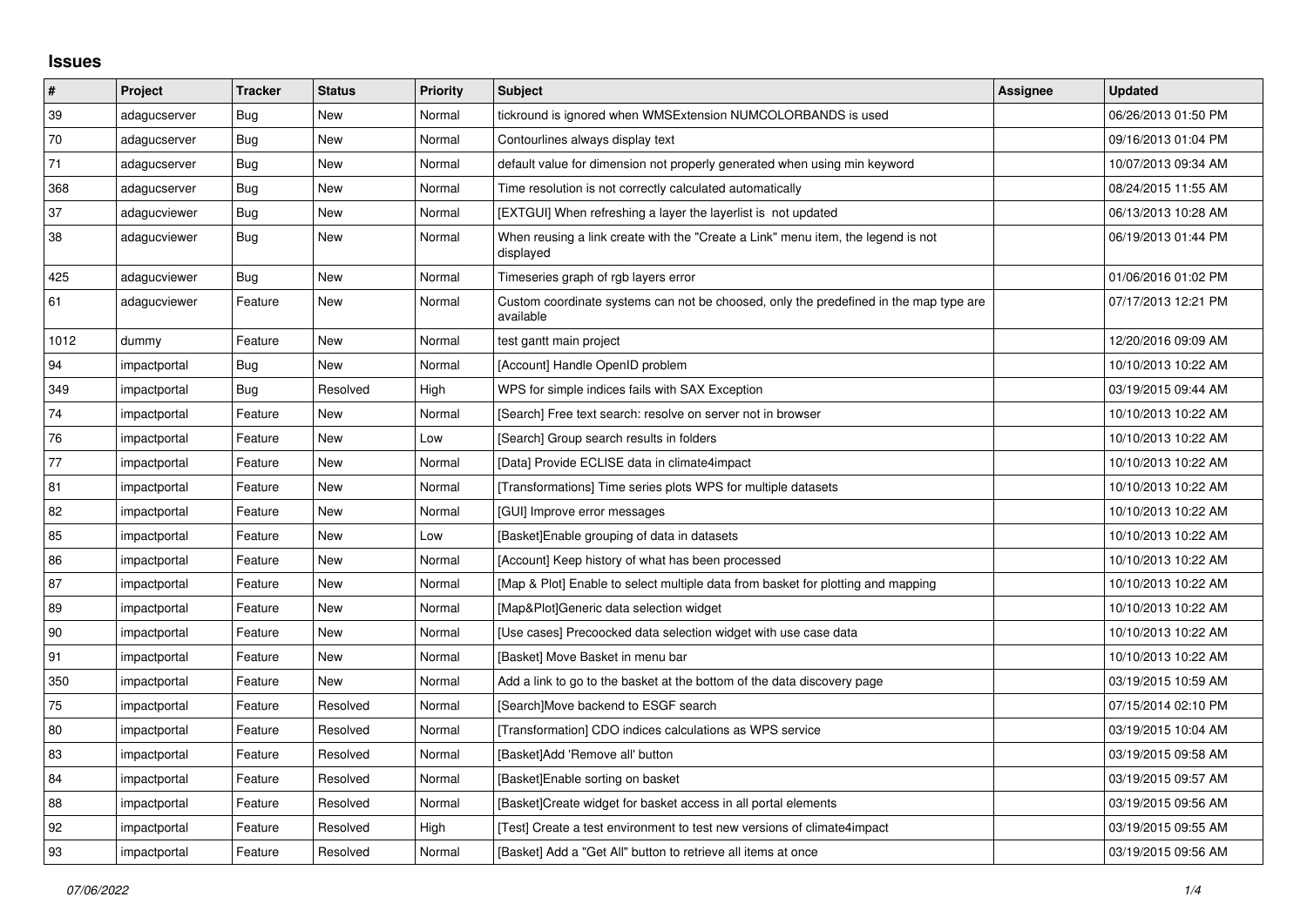| $\vert$ # | Project      | <b>Tracker</b> | <b>Status</b> | Priority | <b>Subject</b>                                                               | <b>Assignee</b> | <b>Updated</b>      |
|-----------|--------------|----------------|---------------|----------|------------------------------------------------------------------------------|-----------------|---------------------|
| 73        | impactportal | Support        | Resolved      | Normal   | [ESG Security] No 'view' on data located at other ESG nodes as BADC and DKRZ |                 | 07/15/2014 02:10 PM |
| 1013      | subproject 1 | Feature        | <b>New</b>    | Normal   | test subproject task gantt                                                   |                 | 12/20/2016 09:10 AM |
| 351       | TM5-MP       | <b>Bug</b>     | New           | Low      | NH3 budget terms                                                             |                 | 07/03/2018 12:36 PM |
| 373       | TM5-MP       | <b>Bug</b>     | <b>New</b>    | Normal   | Diurnal cycle biomass burning emissions                                      |                 | 07/03/2018 12:34 PM |
| 2161      | TM5-MP       | Bug            | <b>New</b>    | Normal   | Python datetime.strftime function does not support dates before 1900         |                 | 08/21/2017 12:35 PM |
| 521       | TM5-MP       | <b>Bug</b>     | <b>New</b>    | Low      | Inconsistent NO <sub>x</sub> emissions                                       |                 | 07/03/2018 12:30 PM |
| 26031     | TM5-MP       | <b>Bug</b>     | <b>New</b>    | Normal   | Wrong rate for KOHHNO4                                                       |                 | 05/13/2020 12:10 PM |
| 11761     | TM5-MP       | <b>Bug</b>     | <b>New</b>    | Low      | overflow in PDUMP                                                            |                 | 09/26/2018 09:44 AM |
| 23861     | TM5-MP       | <b>Bug</b>     | New           | Normal   | NH2O2 chemistry                                                              |                 | 05/13/2020 12:10 PM |
| 24611     | TM5-MP       | <b>Bug</b>     | <b>New</b>    | High     | Typos in cb05 ebischeme                                                      |                 | 02/11/2020 10:35 AM |
| 595       | TM5-MP       | <b>Bug</b>     | In Progress   | Normal   | Generation of qsub job file seems broken                                     |                 | 07/03/2018 12:39 PM |
| 20141     | TM5-MP       | <b>Bug</b>     | In Progress   | Low      | PDUMP temperature field is zero                                              |                 | 07/26/2019 02:45 PM |
| 26711     | TM5-MP       | <b>Bug</b>     | In Progress   | Normal   | missing values for lon and lat in regions file                               |                 | 07/02/2020 08:27 PM |
| 440       | TM5-MP       | Feature        | <b>New</b>    | Low      | Assumption in calculation of friction velocity over land                     |                 | 07/03/2018 12:51 PM |
| 10221     | TM5-MP       | Feature        | In Progress   | Normal   | MOGUNTIA and KPP                                                             |                 | 09/20/2018 01:59 PM |
| 12101     | TM5-MP       | Feature        | New           | Low      | Updating Corner halo grid boxes                                              |                 | 10/10/2018 03:39 PM |
| 8931      | TM5-MP       | Feature        | In Progress   | Low      | removing dependence on HDF4                                                  |                 | 11/18/2019 02:07 PM |
| 23221     | TM5-MP       | Feature        | In Progress   | Normal   | Remapping of M7 dry/wet radii from restart file missing                      |                 | 12/05/2019 11:07 AM |
| 439       | TM5-MP       | Task           | New           | Low      | Treatment of ice clouds in photolysis                                        |                 | 07/03/2018 12:35 PM |
| 10281     | TM5-MP       | Task           | <b>New</b>    | Low      | Dry deposition of gas-phase H2SO4 and DMS                                    |                 | 07/03/2018 12:51 PM |
| 149       | TM5-ZOOM     | <b>Bug</b>     | New           | Low      | Gfortran compiler                                                            |                 | 04/08/2014 10:42 AM |
| 8611      | TurboWin     | Feature        | <b>New</b>    | Normal   | displaying latest obs                                                        |                 | 12/19/2017 09:36 AM |
| 8621      | TurboWin     | Feature        | New           | Normal   | WOW upload                                                                   |                 | 12/19/2017 09:42 AM |
| 8641      | TurboWin     | Feature        | <b>New</b>    | Normal   | plot position offline                                                        |                 | 12/19/2017 09:44 AM |
| 8651      | TurboWin     | Feature        | New           | Normal   | update to WMO cloud atlas                                                    |                 | 12/19/2017 09:46 AM |
| 8661      | TurboWin     | Feature        | <b>New</b>    | Normal   | instruction videos                                                           |                 | 12/19/2017 09:49 AM |
| 8671      | TurboWin     | Feature        | New           | Normal   | option to insert Relative Humidity                                           |                 | 12/19/2017 09:59 AM |
| 8681      | TurboWin     | Feature        | New           | Normal   | SOG and COG computing                                                        |                 | 12/19/2017 10:03 AM |
| 8631      | TurboWin     | Task           | New           | Normal   | Help files update                                                            |                 | 12/19/2017 09:43 AM |
| 26231     | PyCAMA       | Support        | New           | Normal   | [PyCAMA] Verify configuration of PyCAMA for daily extractions                | Jacques Claas   | 12/01/2020 05:30 PM |
| 28421     | PyCAMA       | Support        | New           | Normal   | Prepare for version 2 quality control monitoring.                            | Jacques Claas   | 12/01/2020 05:39 PM |
| 26241     | PyCAMA       | Support        | In Progress   | Normal   | [PyCAMA] Supply list of up to 12 parameters you want to follow over time     | Jacques Claas   | 12/01/2020 05:34 PM |
| 14161     | PyCAMA       | Support        | Feedback      | Normal   | Time dependent QC questionnaire                                              | Jacques Claas   | 04/28/2020 09:59 AM |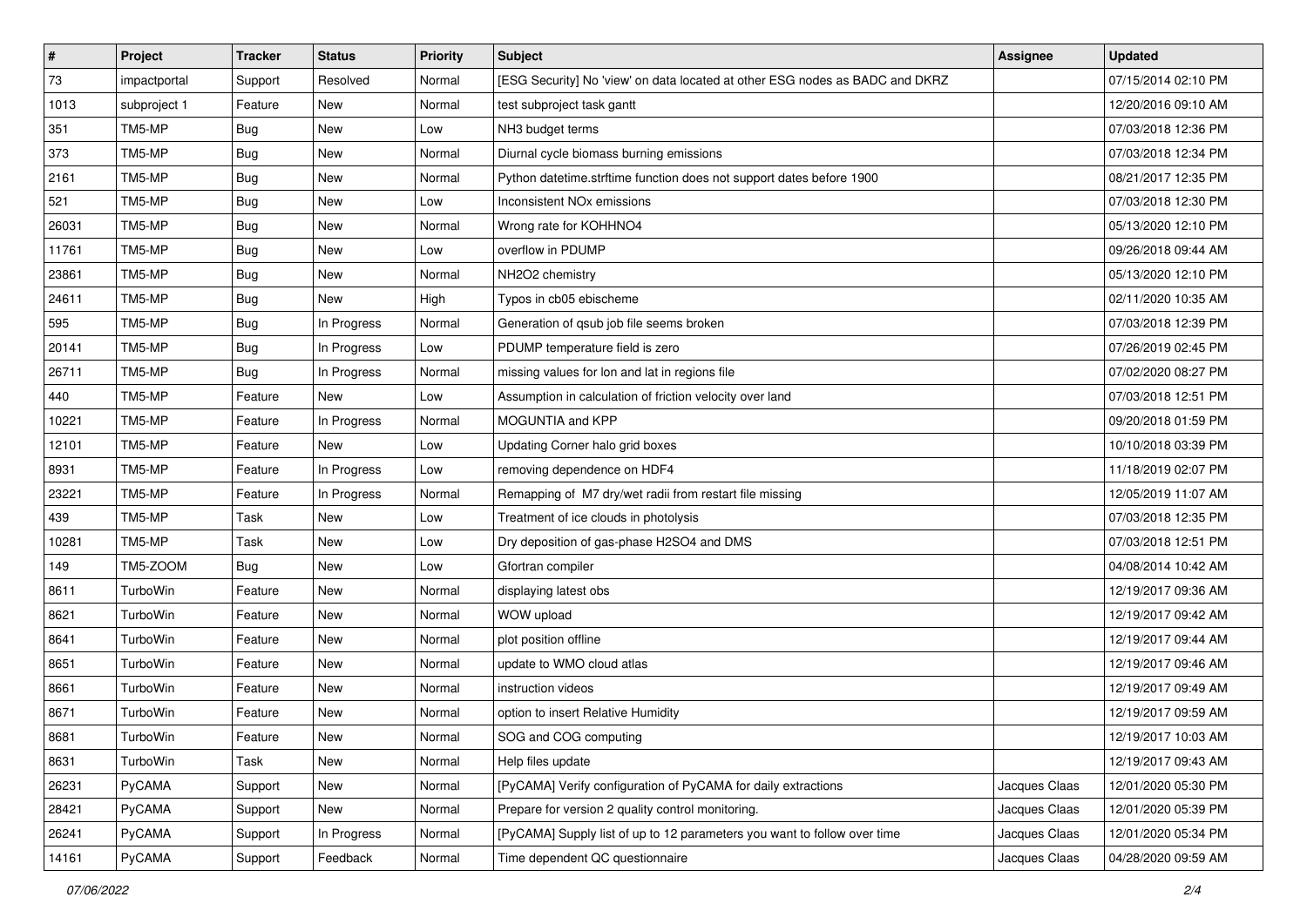| $\pmb{\#}$   | Project      | <b>Tracker</b> | <b>Status</b> | <b>Priority</b> | <b>Subject</b>                                                                                             | Assignee             | <b>Updated</b>      |
|--------------|--------------|----------------|---------------|-----------------|------------------------------------------------------------------------------------------------------------|----------------------|---------------------|
| 28431        | PyCAMA       | Support        | Feedback      | Normal          | [PyCAMA] How long should the daily reports be available once the time-dependent<br>monitoring is in place? | Jacques Claas        | 10/15/2020 10:26 AM |
| 362          | TM5-MP       | <b>Bug</b>     | New           | Normal          | Dry deposition total for agreggated NOx                                                                    | Jason Williams       | 06/24/2015 02:06 PM |
| 367          | TM5-MP       | Feature        | New           | Low             | Heterogeneous reaction rates for bulk aerosol version                                                      | Jason Williams       | 07/03/2018 12:36 PM |
| 372          | adagucserver | Bug            | New           | Normal          | [KDC WCS] Web Coverage Service on point data does not function correctly                                   | Maarten Plieger      | 09/09/2015 07:28 AM |
| 161          | adagucserver | Bug            | Resolved      | Normal          | Point datasets where the data starts with a nodata value are not displayed at all                          | Maarten Plieger      | 07/25/2014 12:46 PM |
| 62           | adagucserver | <b>Bug</b>     | Resolved      | Normal          | Special tokens like < and > are not encoded in the GetCapabilities document                                | Maarten Plieger      | 07/25/2014 12:05 PM |
| $ 40\rangle$ | adagucserver | Feature        | Resolved      | Normal          | Highest value in Legend is not necessarily highest value in the map                                        | Maarten Plieger      | 07/25/2014 12:06 PM |
| 158          | impactportal | <b>Bug</b>     | Resolved      | Normal          | [OPENDAP] Wrong HTTP status code when file is missing: 403 instead of 404.                                 | Maarten Plieger      | 03/19/2015 09:53 AM |
| 210          | impactportal | <b>Bug</b>     | Resolved      | Normal          | OpenID composer accepts only names from 3 characters or more                                               | Maarten Plieger      | 03/19/2015 09:52 AM |
| 159          | impactportal | Bug            | Resolved      | Normal          | [WPS] When submitting a WPS job, the XML status document is sometimes not directly<br>available --> Error  | Maarten Plieger      | 03/19/2015 09:52 AM |
| 17921        | PyCAMA       | Bug            | New           | Low             | O3 Histogram plots y-label                                                                                 | Maarten Sneep        | 05/25/2020 08:20 AM |
| 19181        | PyCAMA       | <b>Bug</b>     | New           | Normal          | Date reported on Input data per granule possibly incorrect for offline                                     | <b>Maarten Sneep</b> | 05/25/2020 08:27 AM |
| 26181        | PyCAMA       | Bug            | New           | Normal          | [PyCAMA] Time assigned to time-slice                                                                       | <b>Maarten Sneep</b> | 06/02/2020 09:27 AM |
| 32511        | PyCAMA       | <b>Bug</b>     | New           | Normal          | use of coregistration package in loop crashes without warning ("terminated")                               | Maarten Sneep        | 08/19/2021 11:24 AM |
| 27221        | PyCAMA       | <b>Bug</b>     | Resolved      | Normal          | [PyCAMA] crash when encountering empty files                                                               | <b>Maarten Sneep</b> | 07/28/2020 01:24 PM |
| 27251        | PyCAMA       | Bug            | Resolved      | Normal          | [PyCAMA] incompatibility with python 3.3                                                                   | Maarten Sneep        | 07/24/2020 08:23 AM |
| 28981        | PyCAMA       | <b>Bug</b>     | Resolved      | Normal          | [PyCAMA] Hard crash when processing NPP data                                                               | <b>Maarten Sneep</b> | 11/27/2020 11:54 AM |
| 33291        | PyCAMA       | <b>Bug</b>     | Resolved      | Normal          | [PDGS-ANOM-8804] Processing error on ALH                                                                   | <b>Maarten Sneep</b> | 10/05/2021 05:33 PM |
| 34921        | PyCAMA       | <b>Bug</b>     | Resolved      | Normal          | Requested time not covered in CTM file                                                                     | <b>Maarten Sneep</b> | 03/21/2022 09:52 AM |
| 35711        | PyCAMA       | <b>Bug</b>     | Resolved      | Normal          | Delete useless get_pressures function in TM5_profile.py                                                    | Maarten Sneep        | 03/21/2022 09:48 AM |
| 1146         | PyCAMA       | Bug            | Feedback      | Normal          | Non-synchronized variables yield bogus results                                                             | Maarten Sneep        | 12/09/2020 10:44 AM |
| 944          | PyCAMA       | Feature        | In Progress   | Normal          | Documentation of internal workings of PyCAMA                                                               | <b>Maarten Sneep</b> | 12/09/2020 11:13 AM |
| 9311         | PyCAMA       | Feature        | New           | Normal          | Processing status & lineage as table                                                                       | <b>Maarten Sneep</b> | 05/25/2020 08:48 AM |
| 26171        | PyCAMA       | Feature        | New           | Normal          | [PyCAMA] Skip L3 data in concatenation tool                                                                | Maarten Sneep        | 06/02/2020 09:25 AM |
| 558          | PyCAMA       | Feature        | In Progress   | Normal          | Coregistration                                                                                             | <b>Maarten Sneep</b> | 11/06/2018 05:47 PM |
| 1511         | PyCAMA       | Feature        | Resolved      | Normal          | Synchronization of variables                                                                               | <b>Maarten Sneep</b> | 08/21/2020 07:37 AM |
| 27361        | PyCAMA       | Feature        | Resolved      | Normal          | [PyCAMA] record the file names of the input granules.                                                      | Maarten Sneep        | 07/29/2020 03:23 PM |
| 35721        | PyCAMA       | Feature        | Resolved      | Normal          | Speed up get profiles and get temperature by numba                                                         | Maarten Sneep        | 03/21/2022 10:55 AM |
| 15151        | PyCAMA       | Feature        | Feedback      | Normal          | Handling background correction parameters for SO2 and HCHO                                                 | Maarten Sneep        | 05/25/2020 08:47 AM |
| 15161        | PyCAMA       | Feature        | Feedback      | Normal          | Better handle wavelength calibration parameters in UPAS products                                           | <b>Maarten Sneep</b> | 05/25/2020 08:49 AM |
| 13811        | PyCAMA       | Support        | New           | Normal          | PyCAMA L2QC Reporting Bugs                                                                                 | Maarten Sneep        | 04/28/2020 11:43 AM |
| 27841        | PyCAMA       | Support        | New           | Normal          | [PyCAMA] update filters for HCHO (possibly others) to exclude data with QA value < 0.5                     | Maarten Sneep        | 10/20/2020 11:43 AM |